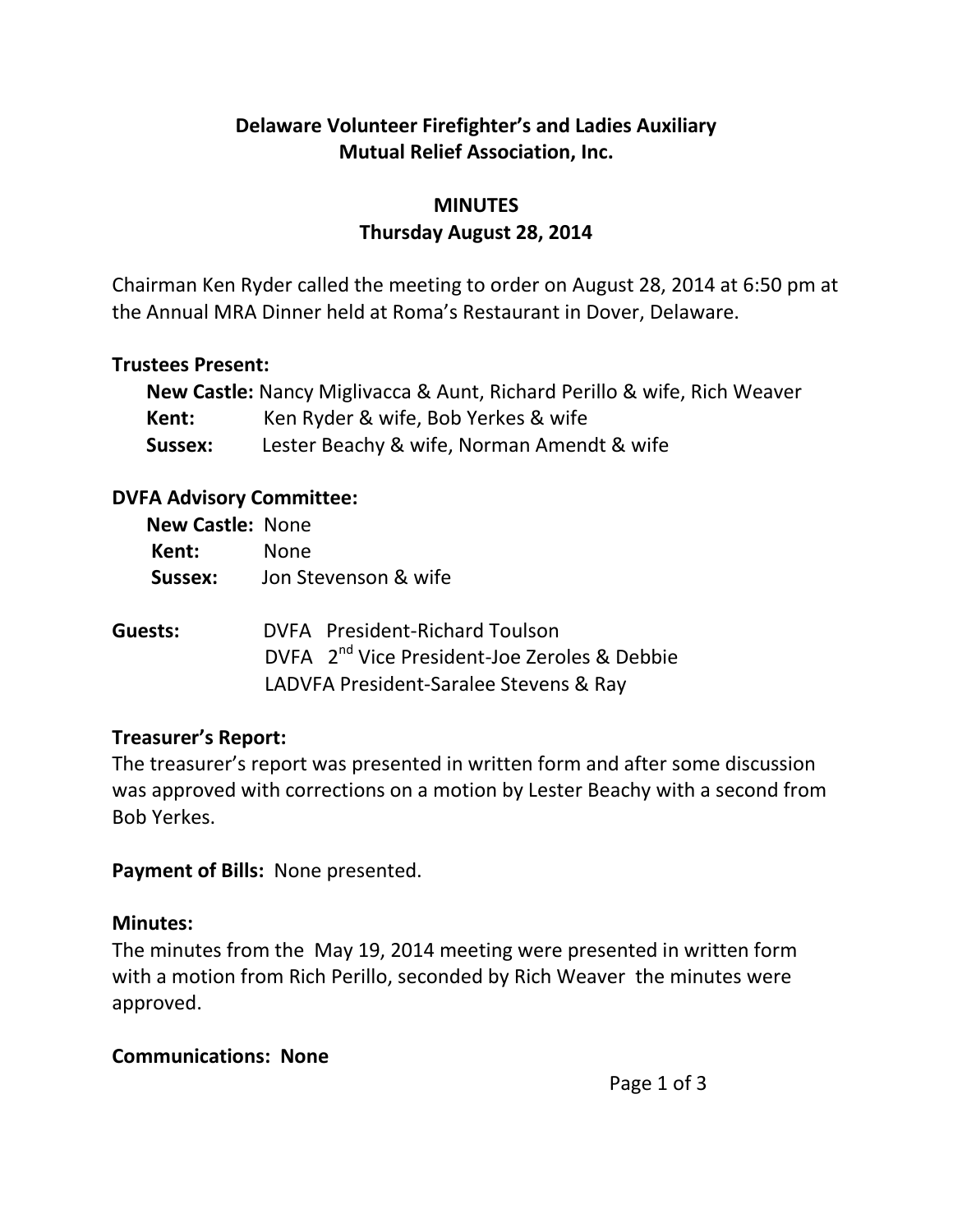**Trustee Reports: None**

**Old Business: None**

#### **New Business:**

Treasurer Perillo discussed the letter that both he and President Ryder had received from CJ Bens of Provident relating to possible additional premium charges for the Career Staff of all member companies. CJ had requested numbers for both fulltime and part time career staff working for all EMS companies in Delaware. Ryder had responded after concurring with Perillo and provided the numbers of 269 full timers and 897 part timers from the BLS report contained in the EMS Task Force Report completed earlier this year. Both officers had advised CJ that in our opinion many if not most of the career staff were already being counted in the numbers from member companies. Career Staff do most often belong to one company as a volunteer and work for other companies. All trustees agreed with this problem of counting Career Staff.

Treasurer Perillo discussed the upcoming vote at Conference to approve the AD&D policy renewal premium. We should expect that the membership may possibly vote to have the MRA pay the premium again this year since he has been approached about this possibility by several member companies.

Treasurer Perillo and President Ryder spoke to the group about the possible need to consider changing the membership fee and the burial fee charged to "member companies" particularly those that do not purchase the full MRA package which includes the Accident & Sickness portion. Perillo advised additionally should they be entitled to the AD&D coverage for nothing since again they don't purchase the entire program? This issue will have to be brought up for discussion and decision by all trustees at a future meeting.

Page 2 of 3